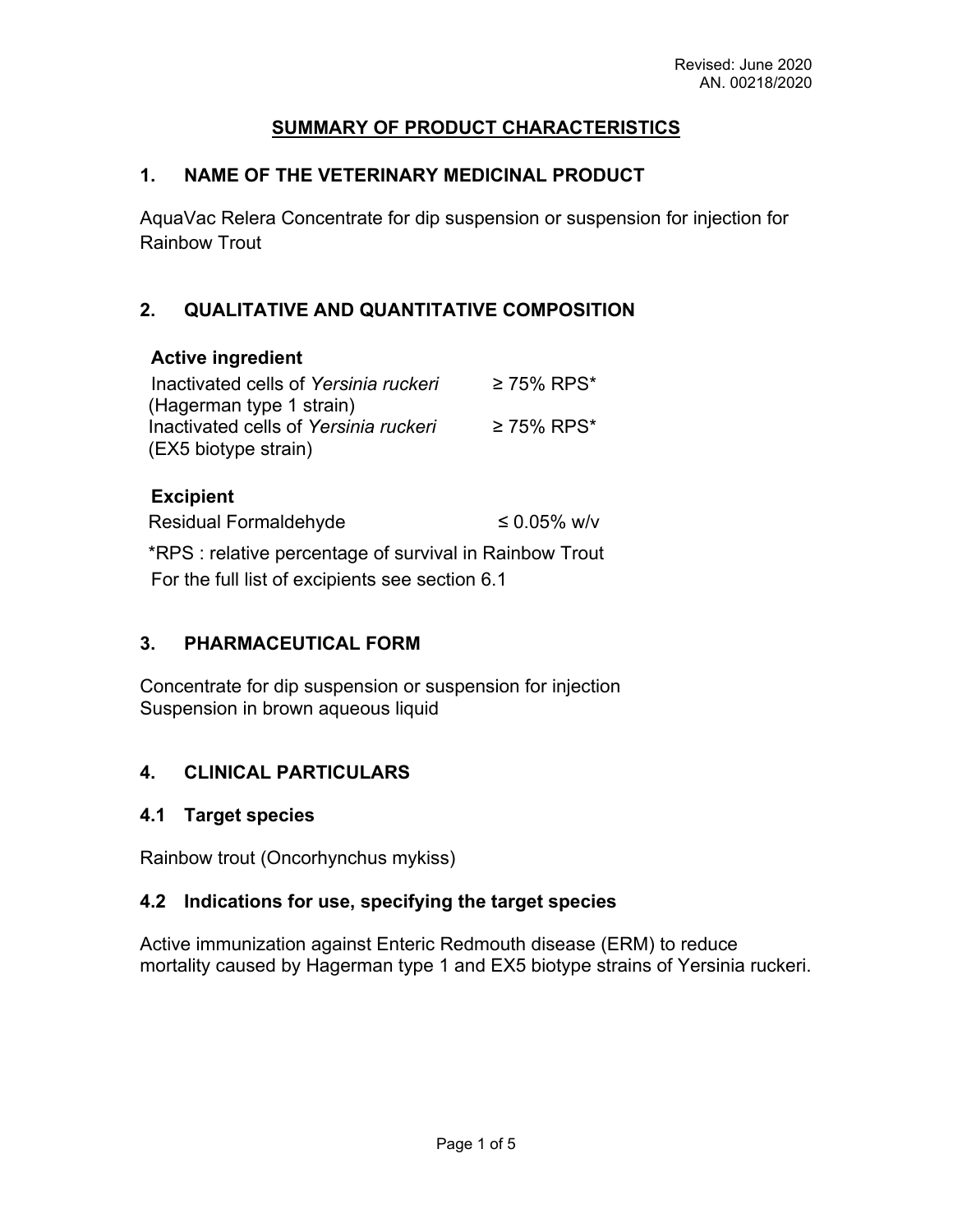Immersion route:

Onset of immunity:

336 degree days (28 days at 12°C) for Hagerman type 1 and for EX5 biotype. Duration of immunity:

6 months (205 days at 12°C) for the Hagerman type 1.

4 months (133 days at 12°C) for the EX5 biotype.

Please note that the level of protection against the EX5 biotype wanes during the indicated period.

Injection route (only for booster vaccination): Duration of immunity: Immunity has not been studied beyond 28 days (336 degree days).

# **4.3 Contraindications**

None

# **4.4 Special warnings for each target species**

The minimum weights for fish before vaccination must be respected (see section 4.9 of the SPC).

# **4.5 Special precautions for use**

Special precautions for use in animals

Only vaccinate healthy fish.

Do not vaccinate if the water temperature is below 12°C.

Avoid stress at the time of the handling of fish, as well as temperature variations, in particular between the vaccine suspension and the water of the holding area.

Special precautions to be taken by the persons administering the veterinary medicinal product to animals

Protective equipment should be used to avoid self injection. In case of accidental self-injection, seek medical advice immediately and show the package leaflet or the label to the physician.

# **4.6 Adverse reactions (frequency and seriousness)**

Injection administration can induce very slight adhesions (Speilberg score 1) at the site of injection, which may persist for 7 weeks but are normally no longer observed 3 months after injection.

# **4.7 Use during pregnancy, lactation or lay**

Do not administer to broodstock or fish intended as broodstock.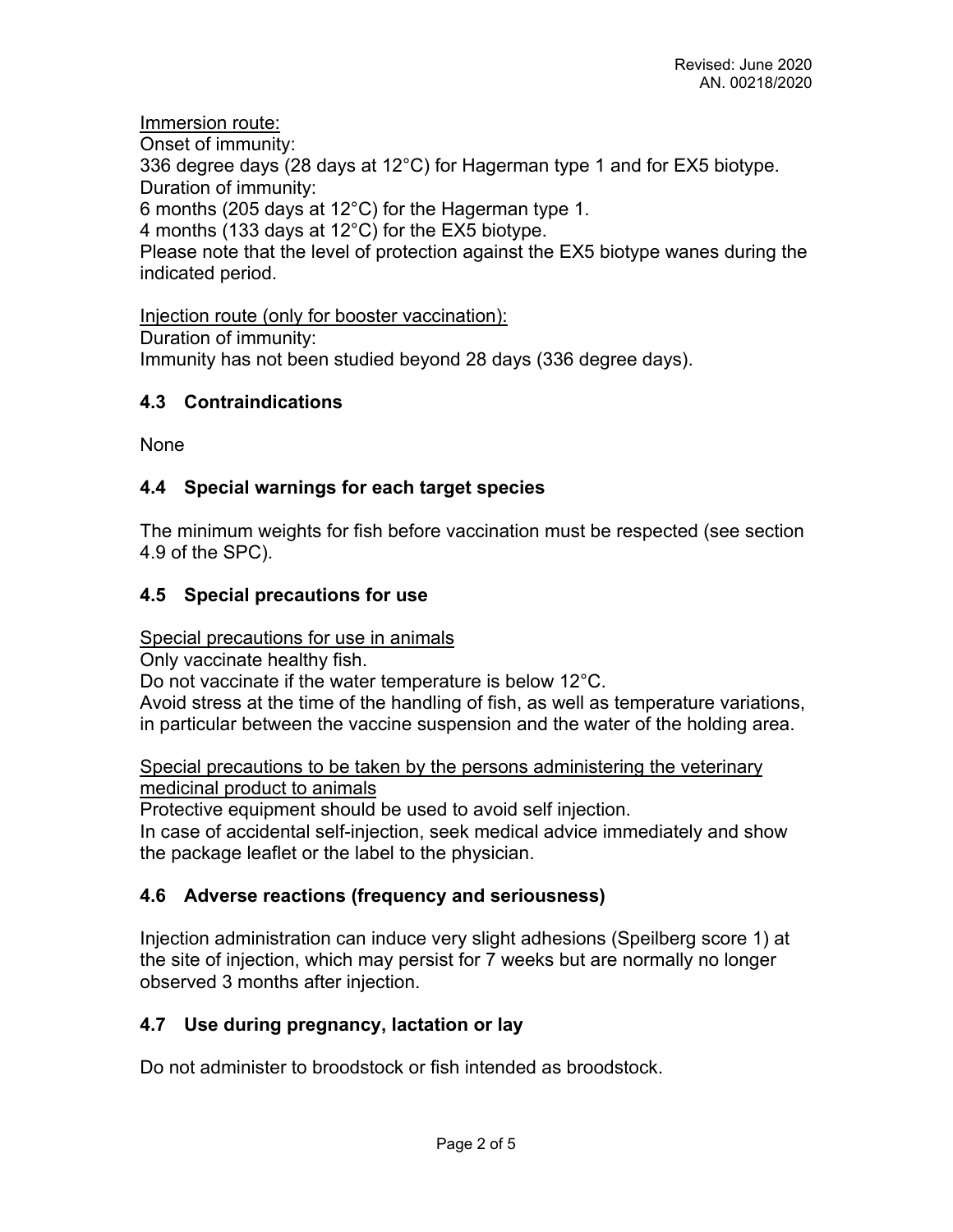### **4.8 Interaction with other medicinal products and other forms of interaction**

No information is available on the safety and efficacy of this vaccine when used with any other veterinary medicinal product. A decision to use this vaccine before or after any other veterinary medicinal product therefore needs to be made on a case by case basis.

### **4.9 Amounts to be administered and administration route**

Primary vaccination should be by the immersion route only. In the event that a booster vaccination is required to extend the duration of immunity for a further 28 days then the injection route should be used.

When administering by immersion, dilute the contents immediately after opening the container, and use diluted vaccine immediately.

The development of protective immunity is dependant on the water temperature. Shake the bottle before use.

Primary vaccination by immersion (Fish of at least 5 g)

Dilute the contents of the bottle (1 litre) in 9 litres of hatchery water, clean and suitably oxygenated.

Place the fish into batches and immerse for 30 seconds in the diluted vaccine. A litre of vaccine (making 10 litres of diluted vaccine) allows the vaccination of a maximum of 100 kg of fish.

#### Booster vaccination by injection (Fish of at least 12 g)

The vaccine must be administered using a multi-dose injection applicator incorporating a mechanism to prevent flush-back. This applies equally to handheld and automatic systems.

The product is administered by intra-peritoneal injection in the ventral area, just anterior to the pelvic fins. The dose is 0.1 ml per fish.

The fish should be anaesthetised prior to vaccination.

# **4.10 Overdose (symptoms, emergency procedures, antidotes), if necessary**

No adverse effects have been noted following a double dose of vaccine by immersion or injection.

### **4.11 Withdrawal period(s)**

Zero degree days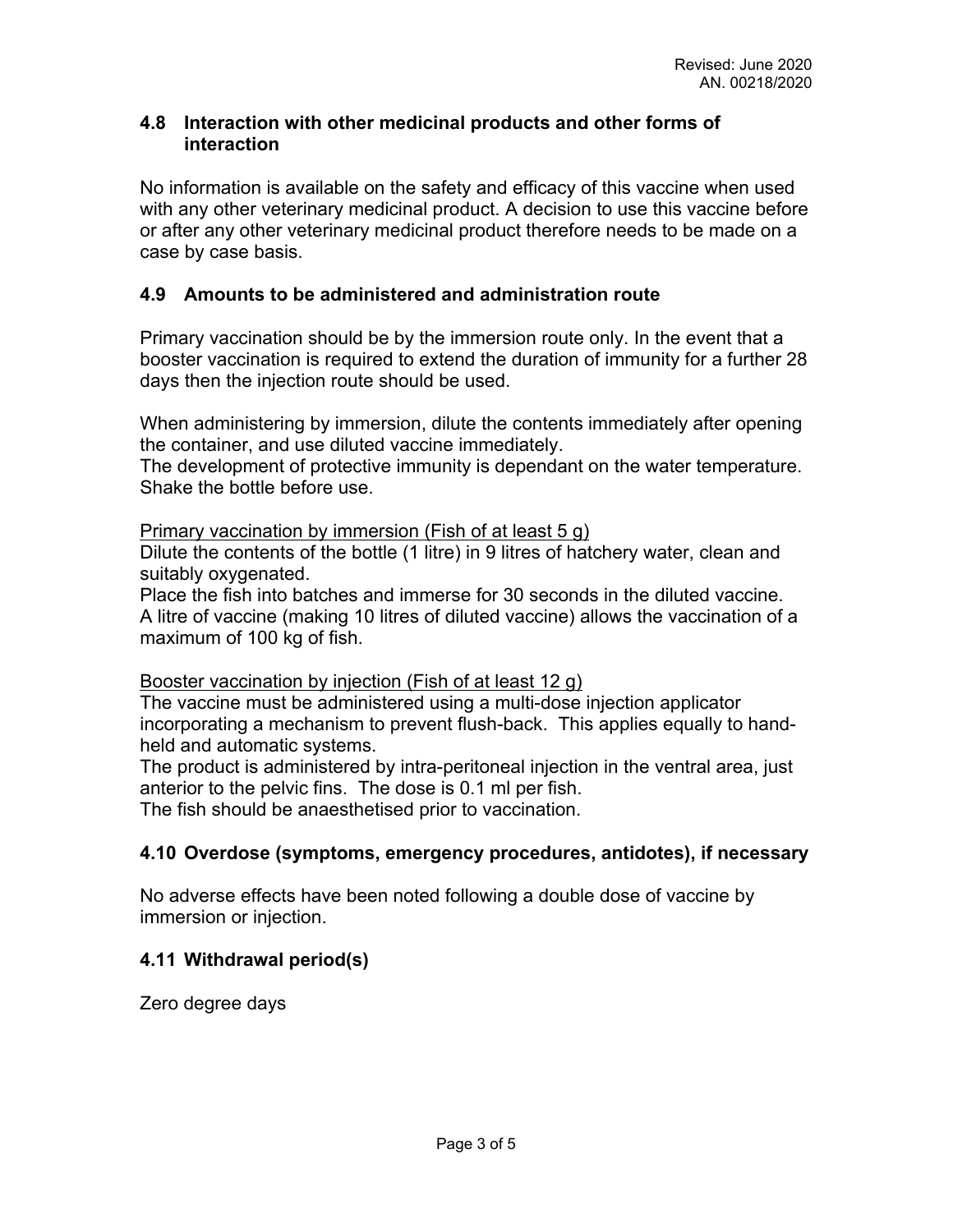## **5. IMMUNOLOGICAL PROPERTIES**

The vaccine induces active immunity against enteric redmouth disease caused by Yersinia ruckeri, Hagerman type 1 strain and the EX5 biotype. ATC Vet Code QI10BB03

# **6. PHARMACEUTICAL PARTICULARS**

### **6.1 List of excipients**

Residual Formaldehyde Sodium chloride

### **6.2 Incompatibilities**

Do not mix with any other veterinary medicinal product.

### **6.3 Shelf life**

Shelf-life of the veterinary medicinal product as packaged for sale: 2 years. Shelf life after first opening the immediate packaging: use within 5 hours.

### **6.4 Special precautions for storage**

Store and transport refrigerated ( $2^{\circ}C - 8^{\circ}C$ ). Do not freeze. Protect from light.

### **6.5 Nature and composition of immediate packaging**

Nature of primary packaging high-density polyethylene bottles, red bromobutyl stoppers, aluminium cap Packages intended for sales The product is supplied in 1000 ml crimp-sealed bottles.

### **6.6 Special precautions for the disposal of unused veterinary medicinal product or waste materials derived from the use of such products**

Any unused veterinary medicinal product or waste material derived from such veterinary medicinal product should be disposed of in accordance with local requirements.